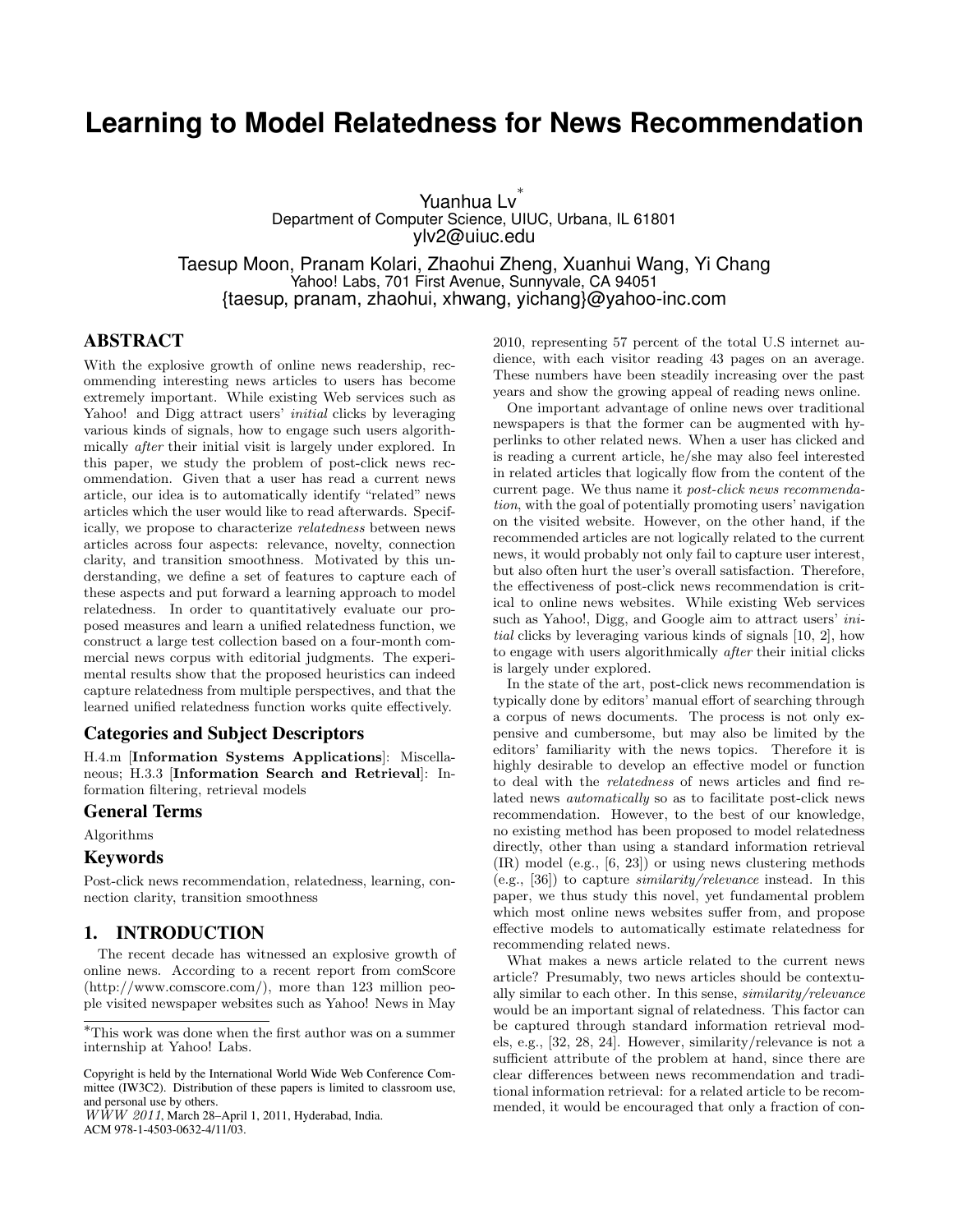tent is shared across the articles, while other parts are mostly about novel news-worthy topics. Nonetheless, IR models usually favor documents that are very similar to the current news (e.g., example 4 in Table 1), yet such documents are not really related to the need of users given that they have already read the current news article. Thus, *novelty*, a somewhat contrary notion to similarity/relevance, should also be a signal of relatedness. Since it is well known that some retrieval functions, e.g., cosine similarity, are also effective measures for novelty and redundancy detection [40, 3], it would be critical to investigate the performance of these measures with "dual-roles" in the relatedness function. Moreover, it is also important to examine if advanced IR models, e.g., passage retrieval [30, 7, 16, 21], which scores a document mainly based on the best matching passage, are more appropriate than standard models in our task.

In addition to the notion of similarity and novelty, we attempt to explicitly capture another key dimension of relatedness, that of *coherence*, using two novel concepts that we introduce.

First, there should be a *clear connection* between two documents to maintain topical continuity. In other words, the overlap between two documents should be comprised of some meaningful topical context. However, word overlap that is able to capture relevance and novelty may not always capture topical continuity. For the example 5 in Table 1, the overlap of words like "Obama, million, dollar, *· · ·* " are not discriminative enough to represent a specific topic. As a consequence, the two articles are not connected well. To capture this heuristic, we propose a new signal, *connection clarity*, by estimating the entropy of the language usage behind an overlap so as to measure the uncertainty of topics shared by two documents.

Second, the stories in two articles should also be of continuity of senses so that a user's reading interests could *transit* from one to the other smoothly. For example, generally speaking, it would be more smooth to transit from news "Toyota dismisses account of runaway Prius" to "What to do if your car suddenly accelerates" than to "Toyota to build Prius at 3rd Japan plant", although both candidate articles satisfy all the three properties above (i.e., relevance, novelty, and connection clarity). We thus propose the fourth signal *transition smoothness* which measures the likelihood that the two stories can be combined into a single article in a natural way. The intuition is that, if human editors would like to put two stories together under some context, it may mean that the two stories are in a smooth transition, at least from editors' perspective.

We have proposed four heuristics for characterizing relatedness, namely, relevance, novelty, connection clarity, and transition smoothness. Taking these heuristics as a road map, we design and compare a number of different relatedness measures. We develop a *unified* relatedness function to leverage the complementary relative strengths of various heuristics, by employing a state-of-the-art learning to rank framework, GBRank [41], that combines various relatedness features and learns a unified relatedness function. In doing this, we hope to exploit the strength of machine-learnt rankers, that have demonstrated significant and consistent gains over many manually tuned rankers for information retrieval and web search [20].

In order to learn a unified relatedness function and quantitatively evaluate our proposed models, we also develop a larger data set which includes not only a news database, but also judgments of related news for a set of "seed" articles, for the purpose of training and testing. We collect a subset of news articles used by a commercial online news website, design an outline for relatedness judgments, and invite a group of professional news editors to assess the relatedness of the recommended articles. Our analysis shows the good quality of our created data set. The proposed methods are evaluated on this new test collection.

Experimental results show that the four heuristics can characterize relatedness from multiple aspects, and that the learned unified relatedness function works quite effectively.

## 2. PROBLEM FORMULATION

Given the current news that a user is reading, our goal is, informally speaking, to extract from a corpus a list of related articles that the user would like to read afterwards. We next formally define the problem of post-click news recommendation. We begin with a series of useful definitions.

**Definition 1 (Seed News)** A news article *s* from the news corpus *C* that is clicked and being read by a user. It is also called *seed* for conciseness.

We only consider textual news in our context, and usually a news article is comprised of a title, an abstract, and a body. For example, the title of a seed may be "Toyota dismisses account of runaway Prius".

**Definition 2 (Candidate News)** A candidate news article (or candidate for short) *d*, is one of news articles from the news corpus *C* that are recommended to the user after he/she has clicked to read seed *s*.

For the example above, a reasonable candidate may be the one titled "What to do if your car suddenly accelerates".

**Definition 3 (Relatedness Function)** The relatedness function  $f$  is used to estimate the relatedness score of a candidate *d* given a seed article *s*, i.e.,  $f(s, d)$ . It denotes how well the candidate news is related to the seed news. Given that  $d_1$  and  $d_2$  are both candidate news articles,  $d_1$  is a better article to recommend than  $d_2$  if  $f(s, d_1) > f(s, d_2)$ .

For a recommender system, if the click-rates of different candidate news are known, one could use them directly as the relatedness scores. However, such methods rely heavily on historical data, and thus face a cold-start problem if the seed news is new; moreover, the method would also be biased against selecting a newly-published article as related news if it has not been clicked before. Considering these limitations, in our work, we choose to initially focus on content-based news recommendation, in which recommendations are based on the *relatedness* of news content. However, click-rate as well as other user behavior information could be explored to further improve the relatedness function in our future work.

As opposed to relevance feedback in information retrieval [29, 27, 31], which mostly finds similar documents given a feedback document, our relatedness function focuses on a novel notion, "relatedness", which models not only similarity/relevance but also novelty of the candidate story, connection clarity between two articles, and transition smoothness from the seed to the candidate story.

Given a seed article *s*, the problem of post-click news recommendation is to (1) identify a set of candidate articles  $D = \{d_1, \dots, d_m\}$ , and (2) design a relatedness function to score each candidate as  $f(s, d_i)$ . With *D* and *f*, we can then select a ranked list of  $n (n < m)$  candidates with the highest relatedness scores  $D_s = \{d_{s,1}, \dots, d_{s,n}\}\$ for *s*.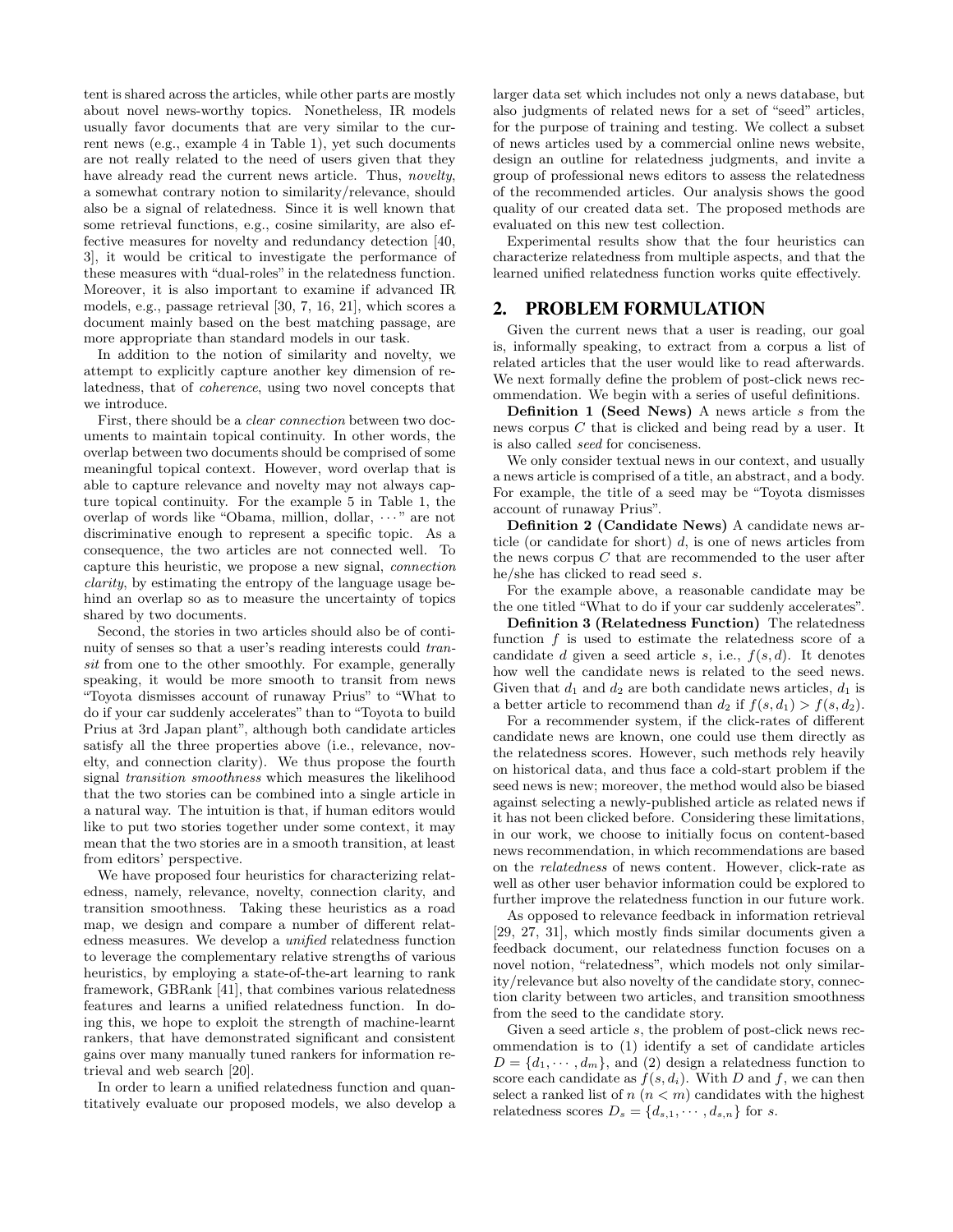Identifying candidate articles is relatively straightforward. Although similarity/relevance alone is not sufficient to capture relatedness, but it could be a necessary condition, in that, two related documents should at least share some similar content, more or less, to each other. On the other hand, duplicate or near duplicate documents are typically not good candidate documents, so we need also do a simple redundancy removal to filter out them. We follow the two stage approach proposed in [40] to first use a standard information retrieval model to retrieve a set of documents by taking the seed article as a query, and then remove relatively obvious redundant articles.

However, many challenges need to be addressed in order to design an effective relatedness function. As discussed in Section 1, a related article should satisfy several properties (1) relevance and novelty, (2) connection clarity, and (3) transition smoothness. Relevance and novelty measures have been well studied [28, 34, 24, 40, 3], but it is not known how well they work in a unified relatedness function. It is relatively easy to find "connection" between two articles, but it is non-trivial to model the connection clarity without prior knowledge. Furthermore, scoring the transition smoothness from one story to another is also difficult without deep understanding of natural languages; news transition patterns could be useful and may be mined from a set of news transition records collected from a post-click news recommender system, which, however, turns out to be a chicken-and-egg dilemma at the current stage. Finally, even if good measures are designed for all of the above properties, it is still unclear how to develop a unified relatedness function to leverage all these measures effectively; learning to rank [20] may be a possible way, but it needs a large test collection for training and testing of learning to rank algorithms.

#### 3. MODELING RELATEDNESS

Relatedness represents how well a candidate is related to a seed. In order to model relatedness, we propose several signals that characterize relatedness from multiple aspects.

#### 3.1 Relevance and Novelty

Intuitively, a related document should at least share some similar content with the seed document. For example, the two news articles in example 6 of Table 1 are too dissimilar to each other, and clearly they are not related. The notion of relevance in information retrieval, which measures to what extent the topic of a candidate document matches the topic of the query, should be a natural aspect of relatedness. A variety of retrieval models have been well studied in information retrieval to model relevance, such as vector space model, classic probabilistic model, and language models [32, 28, 35, 24, 34, 39]. We will revisit and evaluate some representative retrieval models to examine how well they work for finding *related* articles given a seed article.

On the other hand, if two news articles are too similar to each other, it is clear that users may not be interested in one given that they already read the other, since there may be no novel information in the other article. For example, we do not want to recommend one of the two very similar articles in example 4 of Table 1 as a related news article to the other. Thus, we regard too similar documents as not related in our definition of relatedness and consider novelty as another important signal that is necessary for relatedness. Novelty is often in contrast to relevance, especially



**Figure 1: Venn diagram of content overlap between two documents**

in our context where the focus is the relationship between two documents. In fact, many retrieval functions, e.g., cosine similarity, are also effective measures for novelty and redundancy detection [40, 3]. Therefore, we do not distinguish relevance and novelty and use the same set of features for capturing both of them, leaving the machine learning algorithm to balance their "dual-role".

We evaluate four standard retrieval functions: cosine similarity [32], BM25 [28], language models with Dirichlet prior smoothing [24, 39], and language models with Jelinek-Mercer smoothing [24, 39]. They cover the most popular information retrieval models. Among all, BM25 and language models with Dirichlet prior smoothing represent two state-of-theart models in information retrieval [11]. Cosine similarity, one of the earliest retrieval functions, does not work as well as the other three ones. However, we select it instead of other more advanced variations of the vector space model, e.g. [35], mainly because it has also been shown to be one of the most effective measures for novelty detection [40]. We choose language models with Jelinek-Mercer smoothing, as it has worked very well for verbose queries [39]; in our task, the seed document (query) is also usually long and verbose.

All the above standard retrieval functions capture both relevance and novelty in a single "relevance" score. As a result, if we use such a "relevance" score to rank documents, without balancing their two roles (i.e., relevance and novelty) well, the top-ranked documents may be dominated by redundant or unrelated articles, which would hurt the precision at top documents.

Passage retrieval [7, 16, 21] can relax this problem to some degree. For a related document, it would be encouraged that only a portion shares similar content with the seed article, while other parts are mostly about some *novel* topics. We thus investigate passage retrieval, which computes the relevance score for a document mainly based on the best matching passage. Intuitively a score based on passage retrieval would not be influenced so much as traditional documentbased retrieval by the existence of novel information. Therefore, we hypothesize that passage retrieval would work better than standard retrieval models in terms of precision at top-ranked documents.

## 3.2 Connection Clarity

Both relevance and novelty signals can only model the word overlap between two articles *s* and *d*; they essentially measure the size of overlap, i.e. *|s∩d|*, as shown in Figure 1. However, it is often observed that pure word overlap between two news articles does not necessarily indicate *relatedness*. We illustrate this with the following example:

- *s: White House: Obamas earn* \$5*.*5 *million in 2009*
- *d: Obama's oil spill bill seeks* \$118 *million, oil company*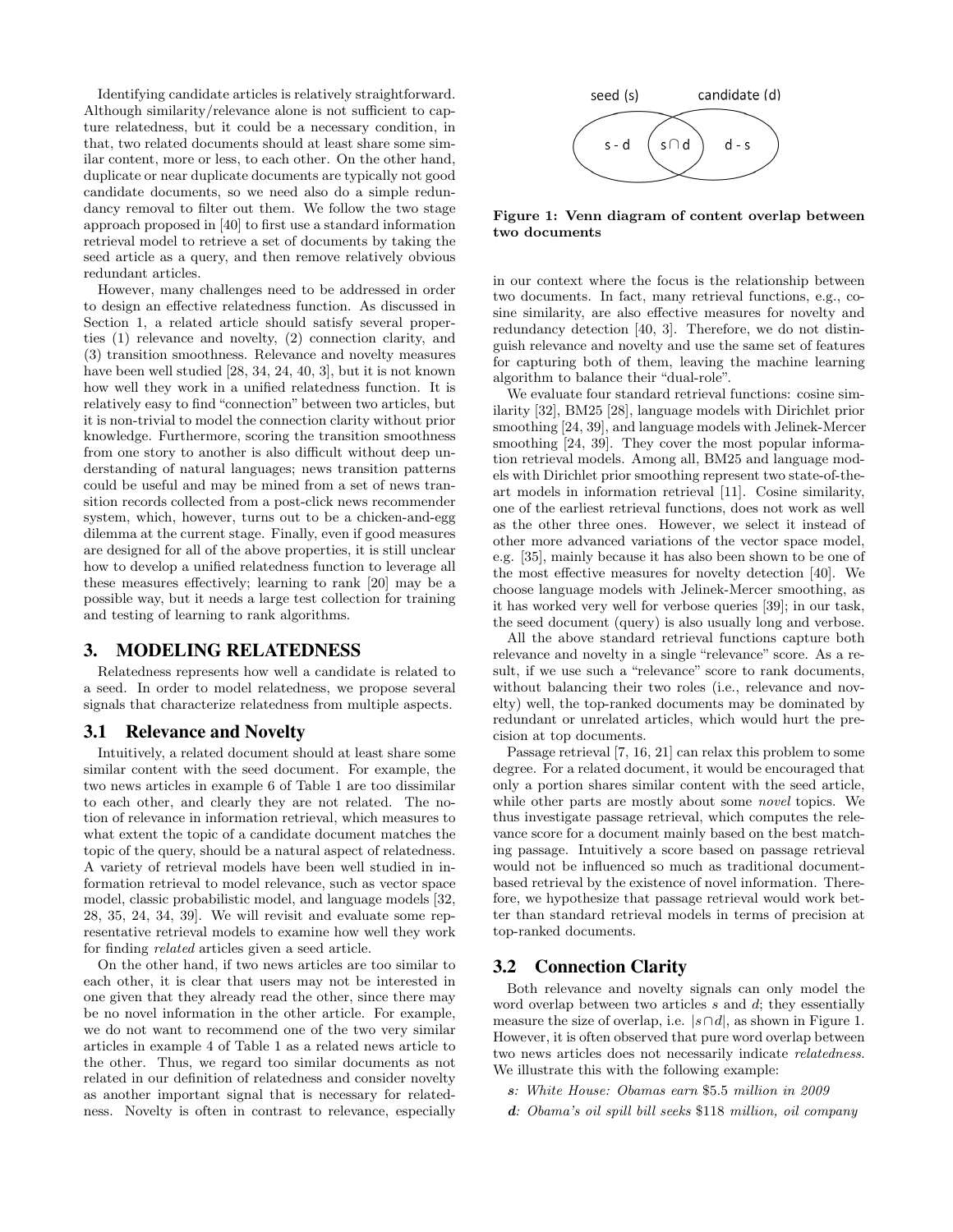The two articles *s* and *d* share the same words like "Obama, million, dollar, ...", and there is also novel information contained in the candidate *d*, but they turn out to be unrelated.

Intuitively, in order to make two documents related, they should share a clear story/thread to make them topically cohesive. This can often be achieved by repeating the same topic or similar topic, which forms topical links that connect two documents together and make them related. However, *word* overlap may not necessarily form a clear *topic* overlap. For the above example, a set of words like "Obama, million, dollar, ..." are not discriminative enough to represent a specific topic. We thus propose another signal, *connection clarity*, to capture this heuristic. Arguably the clearer the topical connection is, the more related the two documents would probably be.

One straightforward way for modeling connection clarity is to consider the topic distributions of two articles. Specifically, we can first identify topics associated with each document using probabilistic topic models, such as PLSA [14] and LDA [5], and then calculate the negative KL-divergence between two distributions as the connection clarity score:

$$
clarity(s, d) = -\sum_{t=1}^{N} P(t|s) \log \frac{P(t|s)}{P_{\lambda}(t|d)} \tag{1}
$$

where *t* denotes a topic and *N* is the number of total topics (in our work, we use LDA [5] and set  $N = 1000$  empirically).  $P_{\lambda}(t|d) = (1 - \lambda)P(t|d) + \lambda P(t|C)$  is a linearly smoothed topic distribution associated with document *d*, where the topic distribution of the whole collection  $P(t|C)$  is selected as the background model. Although there is no zero-probability problem, we use a smoothing strategy to decrease the effects of non-discriminative topics (i.e., topics associated with many documents) [39]. Intuitively, if both articles share the same clear/discriminative topic, the score will be high. However, this method suffers from a drawback: it essentially estimates the connection *size* rather than connection *clarity*; as a result, two documents sharing many uncorrelated or loosely correlated topics, though none topic has a large probability, may also receive high scores, which is, however, counterintuitive.

Thus we seek a more reasonable method that can measure the connection clarity directly based on the language usage of the "connection" (i.e., *s ∩ d* in Figure 1). We propose to use the *entropy* of the language model (unigram distribution over words) behind *s∩d* to measure the *uncertainty* of topics shared by two documents. Intuitively, if  $s \cap d$  is about a clear and discriminative story, the language model is usually characterized by large probabilities for a small number of topical terms, while if *s∩d* does not imply a clear connection (e.g., only consisting of uncorrelated words), the language model would be smoother. So, the entropy will be smaller in the former case than the latter.

We first define  $s \cap d$ , the overlap of  $s$  and  $d$ , in a more formal way. Since  $s \cap d$  is represented as a bag of words here, we can use counts of words to define it. Let  $c(w, d_i)$ be the count of word *w* in document  $d_i$ . Then  $c(w, s \cap d)$  is

$$
c(w, s \cap d) = \min\{c(w, s), c(w, d)\}\tag{2}
$$

It is often not very accurate to estimate a language model  $P(w|s \cap d)$  based on the text of  $s \cap d$  alone, since  $s \cap d$  may only contain a small set of words. We thus borrow the idea of the relevance model proposed by Lavrenko and Croft [18] to estimate  $P(w|s \cap d)$  using more evidences. The relevance model has been shown to perform very well for estimating an accurate query language model in information retrieval [22]. The relevance model  $P(w|s \cap d)$  is estimated in terms of the joint probability of observing any term *w* together with terms from  $s \cap d$ . With an assumption that *w* and all words from  $s \cap d$  are sampled independently and identically to each other, the relevance model is computed as follows:

$$
P(w|s \cap d) \propto P(w, s \cap d) \propto \sum_{r \in R} P(w|r) \prod_{w' \in V} P(w'|r)^{c(w', s \cap d)}
$$
 (3)

where r is a document or the model estimated from the corresponding single document, *R* is the set of documents that are associated with  $s \cap d$ , *V* is the vocabulary of the whole news collection, and  $\prod_{w' \in V} P(w'|r)^{c(w,s \cap d)}$  is the likelihood of an individual document language model generating *s ∩ d*.

Note that the idea of the relevance model is to use the likelihood of generating *s ∩ d* of an individual document as the weight, and estimate a final language model based on weighted aggregation of term counts in the document set *R*. To improve both efficiency and effectiveness, we restrict *R* to only contain top 50 documents that are most likely to generate  $s \cap d$ .

We next compute the entropy of  $P(w|s \cap d)$ . Since the entropy of  $P(w|s \cap d)$  is often affected significantly by common terms (e.g., 'the', 'and', ...), we compute a relative entropy or KL-divergence, similarly to [9]. The relative entropy as the connection clarity score, essentially measures the language usage associated with *s ∩ d* as compared to the background language model of the collection as a whole.

$$
clarity(s, d) = \sum_{w \in V} P(w|s \cap d) \log \frac{P(w|s \cap d)}{P(w|C)}
$$
(4)

Based on this formula, a larger score of connection clarity indicates higher relatedness between two documents.

#### 3.3 Transition Smoothness

Even if a candidate article satisfies all the above properties, would a user like to transit to this article after reading the current news? Let's take a look at some examples:

- *s : Toyota dismisses account of runaway Prius*
- *d*1*: What to do if your car suddenly accelerates*
- *d*2*: Toyota to build Prius at 3rd Japan plant: report*

Given a seed (*s*), we believe that users would more likely to read candidate 1  $(d_1)$  than candidate 2  $(d_2)$ . One possible reason is that  $d_1$  and  $s$  are more coherent, and we can even imagine that it would be natural to combine  $s$  and  $d_1$  into one coherent article. Although, *d*<sup>2</sup> also connects well to *s* via "Toyota Prius", it would be weird if these two stories are combined, because there is little *continuity of senses* between stories; as a result, a user's reading interests would less likely to transit from  $s$  to  $d_2$  smoothly.

Thus we propose another signal, *transition smoothness*, to model relatedness from another dimension. Transition smoothness measures how well a user's reading interests can transit from *s* to *d*. As shown in Figure 1, since *s∩d* is shared by two documents, intuitively we are more interested in the transition smoothness from  $s - d$  to  $d - s$ , i.e., from the "known" information to the "novel" information. We define *s − d* and *d − s* as follows:

$$
c(w, s-d) = c(w, s) - c(w, s \cap d)
$$
\n
$$
(5)
$$

$$
c(w, d - s) = c(w, d) - c(w, s \cap d)
$$
 (6)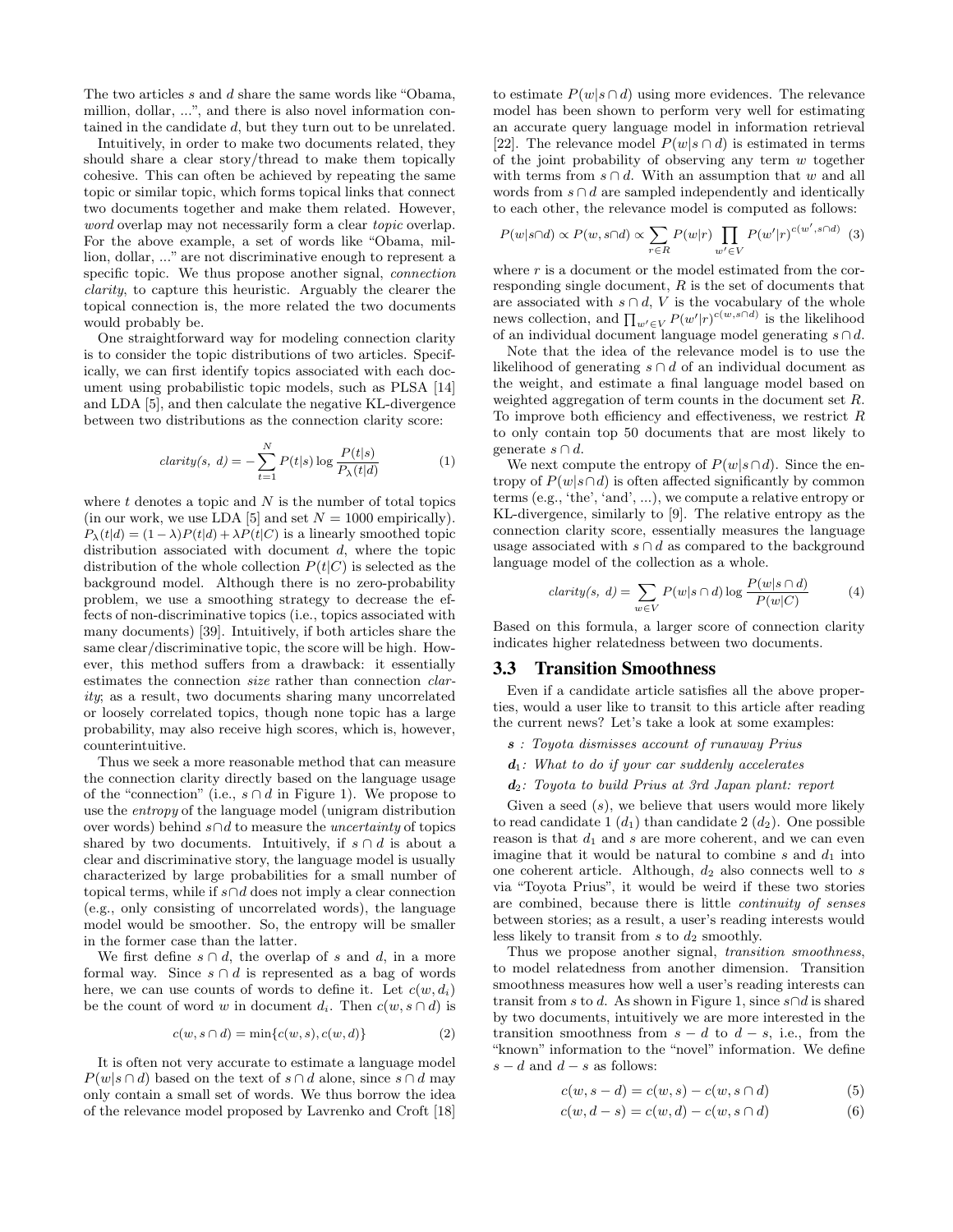It is nontrivial to model transition smoothness directly, which needs deep understanding of natural languages. Instead, we attempt to estimate it in an alternative way. Imagine that if, in some context, an editor would like to put two "stories" (not necessarily natural language stories, since they are just bags of words)  $s - d$  to  $d - s$  into one news article, it probably means that the two stories have a smooth transition, at least from that editor's perspective. Therefore, through analyzing a large collection of news articles, if two stories often occur in similar contexts, it may suggest that they are smooth in transition. And now the problem is how we can model and compare "contexts" for  $s - d$  to  $d - s$ .

Our first approach is to model context using associated documents. Such a document-based context is represented as a vector of documents. Specifically, the context of  $s - d$ , i.e.,  $C_{s-d}$ , is a *|D|*-dimension vector, where *|D|* is the total count of articles. The weight of each dimension  $d_i$  is defined as  $g(s - d, d_i)$ . *g* can be any positive function. In our work, we use the relevance score of document  $d_i$  with respect to "query"  $s - d$  as  $g(s - d, d_i)$ . In particular, we use the wellknown BM25 retrieval function [28] to compute relevance scores. It makes sense because it implies that if a document is more relevant to  $s - d$ , the document would play a more important role to determine the context of  $s - d$ . Similarly we can estimate the context vector  $\vec{C}_{d-s}$  for  $d-s$ . Finally, the transition smoothness score can be computed using the cosine similarity between context vectors:

$$
smoothness(s, d) = \frac{\vec{C}_{s-d} \cdot \vec{C}_{d-s}}{||\vec{C}_{s-d}|| \cdot ||\vec{C}_{d-s}||}
$$
(7)

An alternative approach is to model a word-based context. The word-based context is represented as a unigram language model, which captures the language usage behind. Specifically, the context of  $s - d$  and  $d - s$ , i.e.,  $P(w|s - d)$ and  $P(w|d - s)$ , can also be estimated using the relevance model [18] in a similar way as we estimate  $P(w|s \cap d)$  in Section 3.2. Then we can compare two contexts in terms of their divergence. Due to the zero-probability problem, we use the Jensen-Shannon divergence [19]:

smoothness(s, d) = 
$$
\frac{1}{2} \sum_{w \in V} P(w|s-d) \log \frac{P(w|s-d)}{P(w|M)}
$$

$$
+ \frac{1}{2} \sum_{w \in V} P(w|d-s) \log \frac{P(w|d-s)}{P(w|M)}
$$
(8)

where  $P(w|M) = 0.5 \cdot P(w|s-d) + 0.5 \cdot P(w|d-s)$ .

We can see that both methods boil down to computing the similarity/distance between the contexts of two documents. The main difference is that the first method uses a document-based context representation, while the second uses a word-based representation.

# 4. CONSTRUCTING A UNIFIED RELATED-NESS FUNCTION

In order to learn a unified relatedness function and quantitatively evaluate our proposed models, we need a data set which includes not only a news database and a large set of seed news articles, but also judgments of related news for each seed article for the purpose of training and testing. There is an existing small collection [6], which, however, only contains 50 seed articles with no quality analysis of their judgments. We thus decide to establish a larger test

collection and collect editorial judgments which reflects a more realistic scenario. Furthermore, through constructing a test collection, we also seek if our definition of relatedness can be effectively identified by human assessors and to what degree different assessors agree with each other in making judgments.

Next, we describe how we constructed our editorial data set and learn our relatedness function in detail.

## 4.1 Constructing a Test Collection

We collected a subset of Yahoo! News articles from March 1st to June 30th 2010. Then we randomly generated a list of 549 seed news from June 10th to June 20th, 2010 with at least 2*,* 000 visits. We chose the seed articles from mid-June period since a news article often has a very short active life and thus the recommended news in reality could be mostly comprised of older news (i.e., news occurring before mid-June) and sometimes a few newer ones in the near future (i.e., late-June). The restriction of avoiding less popular news as seed articles was to reduce the cases that some assessors might be unfamiliar with the news stories so as to feel uncertain to make judgments; in real applications, we may also expect our models to be most useful for such relatively popular news. So our data collection strategy reflects the real world applications well.

To generate relatedness judgments for each seed article efficiently, we used the pooling technique [15] and asked assessors to judge only a pool of top-ranked documents returned by various runs (i.e., recommender systems). We used several standard information retrieval models as the "runs", including cosine similarity with a raw TF and a log IDF [32], Okapi BM25 (*k*1 = 1*.*2, *k*3 = 1000, *b* = 0*.*5) [28], language models with Dirichlet prior smoothing ( $\mu = 2,000$ ) [24, 39], and language models with Jelinek-Mercer smoothing  $(\lambda = 0.9)$  [24, 39], to retrieve documents from the collection. The retrieval parameters were shown to work well on TREC7 ad hoc test collection (http://trec.nist.gov/), also a news corpus, for which we used the verbose "narrative" portion of TREC7 topics as queries. We mainly used the body portion of both candidate and seed articles for indexing, leading to 4 runs. In order to improve diversity, for the language modeling approach with Dirichlet prior smoothing method, we also added two other runs where the title and abstract (provided by Yahoo! News) portions of seed articles were indexed as "queries" respectively. Finally, we generated 6 runs in total.

Next, we did a simple redundancy detection using the twostage approach proposed in [40] to filter out relatively obvious redundancy. Specifically, we used cosine similarity, which had been shown to work effectively in [40], to remove near duplicate documents of which the similarity score passes a pre-specified redundancy threshold. In our work, we set the redundancy threshold to 0*.*8 empirically.

One difference of our task from traditional information retrieval tasks is that we are only interested in the topranked documents. Therefore, for each seed article, the topranked 15 documents (after redundancy filtering) from each run were pooled together to be judged, resulting in a set of 16*,* 484 news documents in total to be judged for 549 seed news. Moreover, to investigate the consistency of assessor judgments, we randomly selected 2 documents for each seed, which would be judged by two different assessors, while all other documents would be judged by only one assessor.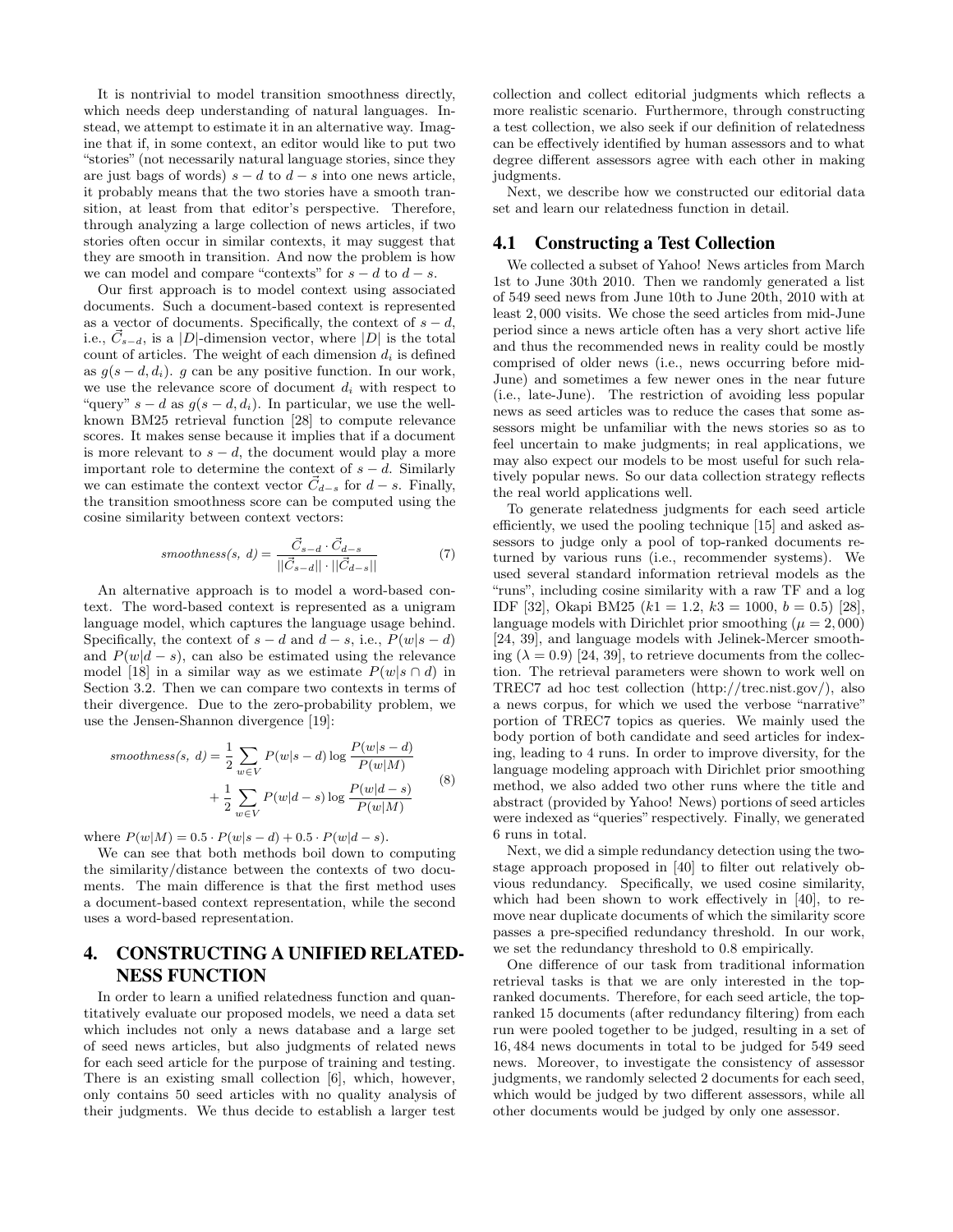| Very related    | Somewhat related | Unrelated                   | Redundant |
|-----------------|------------------|-----------------------------|-----------|
| $ 3695(21.0\%)$ | $4277(24.3\%)$   | $9278(52.8\%)$   322 (1.8%) |           |

#### **Table 2: The distribution of relatedness judgments.**

#### *4.1.1 Guidlines for Editorial Judgments*

We invited a group of *professional news editors from a commercial online news website* to participate in the judging tasks. Though they are all experts of news articles, we still trained them carefully to understand the tasks of postclick news recommendation. After that, they were asked to judge the relationship of a candidate article to its corresponding seed news as one of the 4 degrees: very related, somewhat related, unrelated, and redundant. The meaning and description of each degree are introduced below, and some examples are also shown in Table 1.

*Very Related: The two documents should share some interesting topic/event threads. The candidate should contain somehow complementary information to the seed be it narrower or broader in scope. Imagine that the user thinks up some questions while reading the seed article, and the recommended article provides a good answer to (at least) one of them. Very related content is serendipity at its best.*

*Somewhat Related: The candidate contains is at least related to the topic of the seed, but not very interesting. After reading the seed article, the user would not be particularly well-informed or eager to read the candidate article. On the other hand, if we choose to provide the candidate, the user would understand why we displayed it, rather than thinking "how on earth is that related?"*

*Unrelated: There is no clear connection between the candidate and the seed. The candidate looks like a spam.*

*Redundant:*<sup>1</sup> *The candidate discusses the same thing as the seed without providing any clearly novel information.*

#### *4.1.2 Analysis of Editorial Judgments*

We received 17*,* 572 valid judgments in total, and a few documents which made editors hard to judge were removed from the set. The number and proportion of judgments from each relatedness level are reported in Table 2. We can see that "unrelated" documents take the most portion, followed by "somewhat related" and "very related" documents. After a simple redundancy removal step, redundancy seems not to be a serious concern in our task, since it only takes 1*.*8%.

We also had 1098 documents, each of which was judged by 2 different editors. We show some consistency analysis in Figure 2. It is observed that different editors are more consistent in identifying unrelated and very related documents, while they often do not agree with each other too much on redundant and somewhat related documents, especially on redundant documents. Except the "redundant" level, the multi-level judgments indeed provide more information than binary judgments. For example, we are more confident to take a document as related document if an editor labels it as "very related" than that the editor labels it as "somewhat related". Overall, the agreement between editors is 62*.*5% for our four-level relatedness judgments. However, if we only consider binary judgments by simply taking very related, somewhat related, and redundant judgments all as "related", then the agreement is increased to 79*.*9%, which



**Figure 2: The distribution of relatedness judgments given by one editor, when another one's judgment is "unrelated" (top left), "somewhat related" (top right), "very related" (bottom left), and "redundant" (bottom right), respectively.**

is as high as the agreement of binary relevance judgments by TREC assessors [13]. It suggests that our editorial judgments are of a good quality.

We argue that the inconsistency of some judgments may be mainly due to the different "criteria" of editors to make multi-level judgments. To investigate it, we further look into the agreement of *relative* relatedness of two documents. Specifically, we first ignore seed articles of which either of the two candidate documents is judged as "redundant" by any editor, so as to make the relative ranking easier to generate. After that, we have 494 out of 549 seed articles left. We then assume that two documents can be ranked randomly if they are judged to be equally related (i.e. tie), otherwise "very related" *≻* "somewhat related" *≻* "unrelated". Finally we find that the agreement ratio is 80*.*8%, much higher than that of absolute judgments. The high agreement in relative relatedness inspires us to learn relatedness functions from the pair-wise preference information implied in judgments.

We use a 4 point relatedness scale, where "very related", "somewhat related", "redundant", and"unrelated" judgments receive ratings 3, 2, 1, and 0, respectively. Such a rating strategy for relatedness assessments is chosen based on both our intuition and the probability ranking principle [26]: "very related" articles should be ranked the highest, "unrelated" should be ranked the lowest, a "redundant" document is still better than an "unrelated" one that may hurt user experience, and a "redundant" document should be worse than a "somewhat related" document that contains novel information. For any document with two different judgments, we select a judgment with the higher agreement ratio according to Figire 2 as its final judgment. For example, if a document is judgment as "very related" and "somewhat related" by two editors respectively, we then select "very related" as its final judgment. Yet this rating scale may not be optimal, but it has been shown to work very well empirically.

#### 4.2 Learning a Relatedness Function

Given the features described in Section 3 and editorial data obtained as in Section 4.1, we use a state-of-the-art

<sup>1</sup>Although we have attempted to filter out "duplicate"/"near duplicate" documents, there still could be documents that are redundant in content but very different in presentation.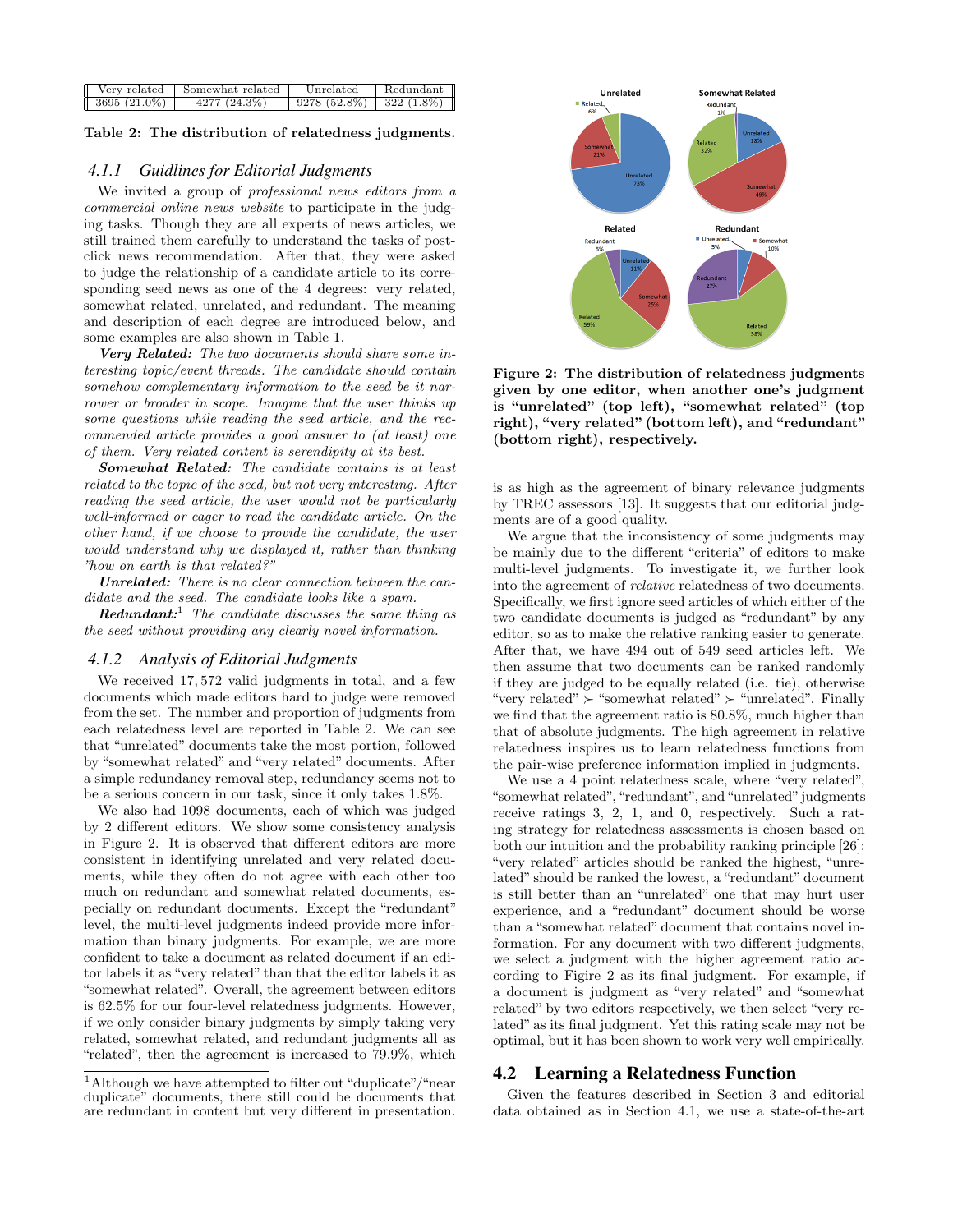| Relatedness      | Seed news                                         | Candidate news                                            |       |
|------------------|---------------------------------------------------|-----------------------------------------------------------|-------|
|                  | Polish leader, 96 others dead in Russia jet crash | List of some of those who died in the crash of the Polish |       |
| Very related     |                                                   | presidential plane in Russia                              |       |
|                  | Toyota dismisses account of runaway Prius         | What to do if your car suddenly accelerates               |       |
| Somewhat related | Toyota dismisses account of runaway Prius         | Toyota to build Prius at 3rd Japan plant: report          |       |
| Redundant        | Obama, McCain pledge to work together for reform  | Obama, McCain yow to work together, reform government     |       |
|                  | White House: Obamas earn \$5.5 million in 2009    | Obama's oil spill bill seeks \$118 million, oil company   | $5 -$ |
| Unrelated        |                                                   | tax increase                                              |       |
|                  | Polish leader, 96 others dead in Russia jet crash | Tax rows roll on in election campaign                     | 6.    |

**Table 1: Examples for relatedness judgments, where the title of each news article is shown.**

learning to rank algorithm, namely GBRank [41], to leverage features and develop a unified relatedness function.

More specifically, denote  $\mathbf{x}_i \in \mathbb{R}^d$  as the feature vector for the *i*-th document pair (i.e., a seed and a candidate), *r<sup>i</sup>* as the editorial label of relatedness, and  $f: \mathbb{R}^d \to \mathbb{R}$  as a relatedness function. Then, for total *n* editorial data, we define a loss function  $L(\{\mathbf{x}_i\}, \{r_i\}, f)$  as

$$
L(\{\mathbf{x}_i\}, \{r_i\}, f) = \sum_{(i,j) \in \mathcal{P}_n} \left( (r_i - r_j) - (f(\mathbf{x}_i) - f(\mathbf{x}_j)) \right)_+^2
$$
  
+  $\lambda \sum_{(i,j) \in \mathcal{T}_n} (f(\mathbf{x}_i) - f(\mathbf{x}_j))^2$  (9)

where  $(x)$ <sup>+</sup> is *x* if  $x \ge 0$  and 0 otherwise,  $\mathcal{P}_n$  is the set of preference pairs, and  $\mathcal{T}_n$  is the set of tied pairs. We then use the stochastic functional gradient boosting trees technique [12] to minimize Equation 9 in the functional space and obtain the relatedness function. The used parameters for functional gradient boosting trees are number of nodes  $N = 10, 15$  for tree weak learners, number of trees  $T = 600$ , shrinkage parameter  $\nu = 0.03, 0.05, 0.07$ , data sampling rate  $s = 0.5, 0.7, 0.8,$  and tied pairs weight  $\lambda = 0.5, 1, 3$ .

The reason why we chose the preference based, pair-wise algorithm is from the analysis in Section 4.1.2 that our editorial labels tend to be consistent more in the relative sense.

## 5. EXPERIMENTS

We preprocess both candidate and seed documents by applying the Porter stemmer and removing stopwords using a total of 418 InQuery stopwords. The average length of news bodies is not very long, only 97 words after preprocessing. We use different methods to rank those candidate documents that have been judged by editors. We choose the widely-used NDCG as our main measure and report NDCG scores at top 1, 3, 5, and 10 documents, since we are especially interested in the performance at top documents.

## 5.1 Comparing Individual Retrieval Models

To compare different retrieval models, we use the body text to index candidate documents (i.e., body indexing), which has been shown to work well [6]. For seeds (queries), we test title, abstract, and body indexing respectively.

We first report the comparison of different retrieval models in Table 3, where the parameters of different models are tuned to work well on the collection. We can see that, among different methods to index seed documents (queries), body indexing tends to be better than abstract indexing which is better than title indexing. This observation is consistent to the findings of [6] using a small data set with binary judgments. It suggests that the title and abstract may lose useful information since they are "compressed".

Comparing different retrieval models, BM25 is clearly the best when using title or abstract indexing for seed documents, but when using body indexing, the two language



**Figure 3: Comparison of document (doc) and passage (psg) retrieval. In a label "X.Y", 'X' stands for indexing methods for seed documents.**

modeling approaches work as well as BM25. Besides, cosine similarity performs surprisingly as well as or even better than language models in some cases, but its NDCG1 score appears relatively poor. This may be due to the effectiveness of cosine similarity for redundancy detection [40], which often brings redundant documents to the top position.

We next evaluate passage retrieval to see if it is more appropriate in our task. We use a strategy of fixed-length arbitrary passage retrieval (passages that can start at any position in a document but with the fixed length) [16], which has been shown to work effectively [16, 21]. We fix the passage length to 250 empirically. Following [21], we also use the language modeling approach with Jelinek-Mercer smoothing method for passage retrieval. Experiment results are summarized in Figure 3. It shows that document-based retrieval is better in many cases, probably because our news documents are mostly homogeneous and short so that passage retrieval does not help [21]. However, it is interesting to see that passage retrieval improves NDCG1 clearly. It may indicate that passage retrieval somehow relaxes the concern of ranking redundant documents on top. Probably because we only have 1*.*8% redundant documents after a simple redundancy removal step, the benefit of passage retrieval does not improve NDCG3, 5, and 10.

## 5.2 Comparing Machine-Learned Relatedness Models

In the following experiments, we evaluate relatedness models which are learned using GBRank [41] to leverage a set of features. We use a 5-fold cross validation strategy, where the total 549 seed documents (queries) are split into 5 collections randomly. And the performance scores reported below are based on the combination of 5 testing collections.

We first combine standard retrieval models (as listed in Table 3) using GBRank, and the model obtained is labeled as "RN". The comparison of RN with BM25 is shown in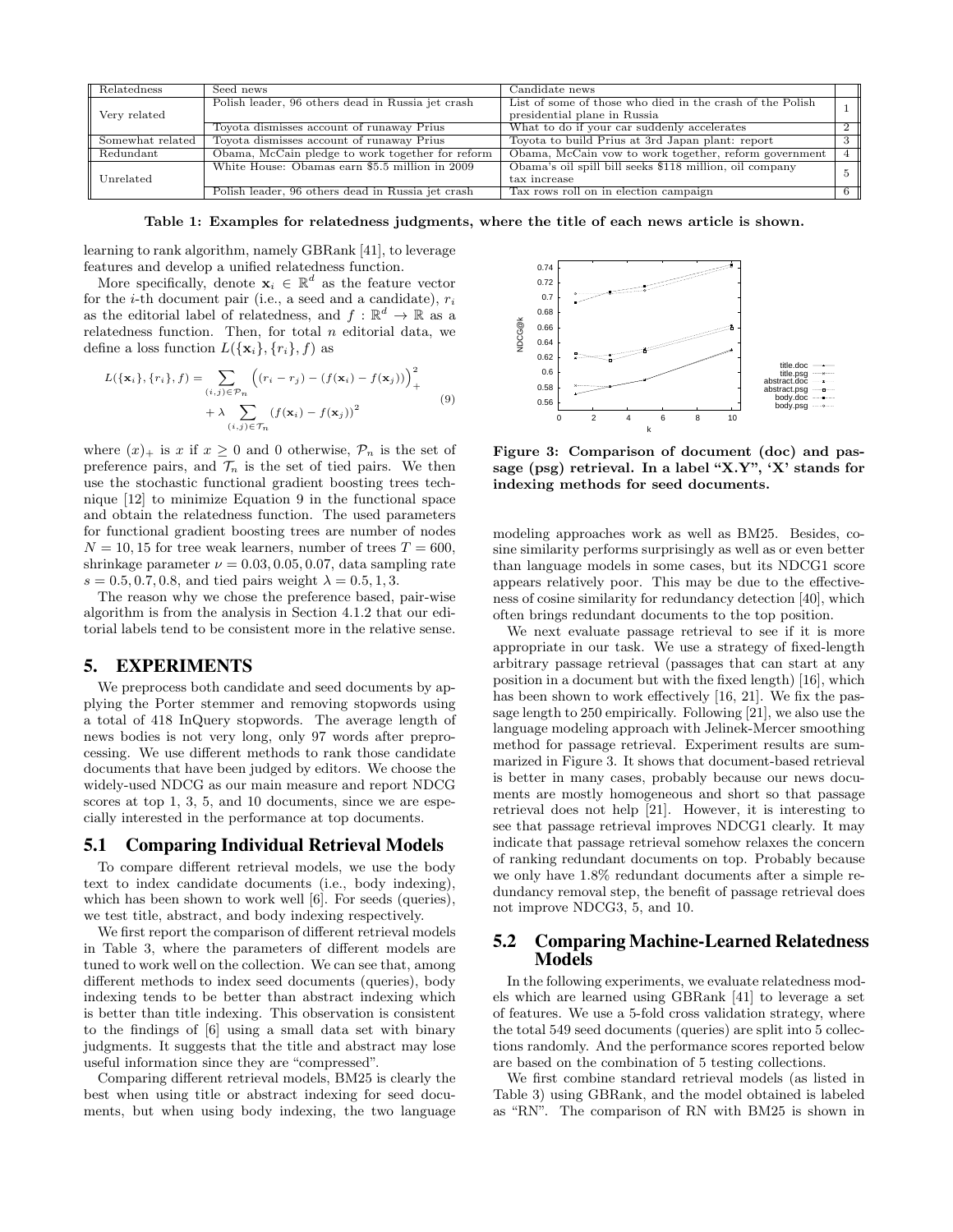| Metric | Title  |        |         | Abstract |        |        | Bodv    |        |            |        |         |        |        |
|--------|--------|--------|---------|----------|--------|--------|---------|--------|------------|--------|---------|--------|--------|
|        |        | lm-dır | $lm-1m$ | cosine   | BM25   | lm-dır | $lm-1m$ | cosine | BM25       | lm-dır | $lm-im$ | cosine | BM25   |
|        | NDCG1  | .5859  | 0.5712  | .5660    | 0.6093 | 0.6253 | 0.6192  | 0.6076 | 0.6340     | 0.7057 | 0.6930  | 0.684  | 0.7027 |
|        | NDCG3  | ມ.5783 | 0.5812  | 0.5836   | 0.6050 | 0.6171 | 0.6234  | 0.6104 | 0.6334     | 0.7033 | 0.7079  | 0.6887 | 0.7042 |
|        | NDCG5  | J.5911 | 0.5900  | 0.5958   | 0.6162 | .6319  | 0.6314  | 0.6269 | 0.6440     | 0.7098 | 0.7152  | 0.6983 | 0.7133 |
|        | NDCG10 | J.6285 | 0.6305  | 0.6369   | 0.6536 | 0.6615 | 0.6630  | 0.6624 | ${0.6753}$ | 0.7421 | 0.7443  | 0.7330 | 0.7448 |

**Table 3: NDCG comparison of standard information retrieval models with different portions of seed documents as "queries". "lm-dir" and "lm-jm" stand for language models with Dirichlet prior smoothing and Jelinek-Mercer smoothing respectively.**



**Figure 4: Performance comparison of machinelearned recommenders using different feature sets.**

Figure 4. We see that RN improves consistently and significantly over BM25, and the improvement is especially large for NDCG1. Since NDCG1 is most sensitive to the existence of redundant documents, it may suggest that the learned model RN can balance relevance and novelty well.

We then train another model by adding passage retrieval features in. This model is labeled as "RN+Psg". We can see from Figure 4 that, although RN+Psg does not introduce clear improvements to RN on NDCG5 and NDCG10, it indeed boosts NDCG1 significantly. This observation confirms our previous finding that passage retrieval handles redundant documents well.

Next, we introduce another heuristic, connection clarity. We investigate the proposed two instantiations of this heuristic, i.e., Formula 1 and 4, respectively. Our experiments show that the first instantiation (Formula 1) does not help and even often hurts NDCG1 and NDCG3, probably due to its drawback as we have discussed in Section 3.2. We then drop the first instantiation and add the second one, which is labeled as "RN+Psg+CC". We find that the second approach is indeed better than the first one. From Figure 4, we can see that RN+Psg+CC improves NDCG10 and NDCG5 over RN+Psg, though NDCG1 is decreased slightly. It may suggest that connection clarity somehow tends to favor redundant documents, since the "connection" between duplicate stories is just this story, which would often be "clear".

We now turn to evaluate the last heuristic, transition smoothness. There are also two instantiations, documentbased context comparison and word-based context comparison. We add them into the feature set together, since they essentially boil down to computing transition smoothness in a similar way. The new model is named "RN+Psg+TS". We can see from Figure 4 that RN+Psg+TS outperforms RN+Psg clearly in most cases. Yet similar to RN+Psg+CC, this model also fails to improve NDCG1.

Comparing the two novel heuristics, transition smoothness seems to work better than connection clarity. Anyway,

| Metric | BM25   | RN.        | All           |
|--------|--------|------------|---------------|
| NDCG1  | 0.7027 | $0.7380+$  | $0.7507^{+*}$ |
| NDCG3  | 0.7042 | $0.7262+$  | $0.7426^{+*}$ |
| NDCG5  | 0.7133 | $0.7282 +$ | $0.7422^{+*}$ |
| NDCG10 | 0.7448 | $0.7593+$  | $0.7698^{+*}$ |

**Table 4: Performance comparison of different re**latedness functions. '+' and '\*' mean the improve**ments of model All over both BM25 and RN are statistically significant respectively.**

|                | Feature name   | Imp.  | method      | $\mathcal{S}_{\mathcal{S}}$ | d.   |  |
|----------------|----------------|-------|-------------|-----------------------------|------|--|
| 1              | cosine.body    | 100   | cosine      | body                        | body |  |
| $\overline{2}$ | $lm$ -jm.body  | 70.75 | lm-jm       | body                        | body |  |
| 3              | BM25.body      | 45.10 | <b>BM25</b> | body                        | body |  |
| 4              | smooth-1.body  | 36.59 | Formula 7   |                             | body |  |
| 5              | psg-abs        | 35.78 | passage     | abstract                    | body |  |
| 6              | BM25.title     | 31.54 | <b>BM25</b> | title                       | body |  |
| 7              | clarity.title  | 29.32 | Formula 4   | title                       |      |  |
| 8              | $smooth-2.abs$ | 25.59 | Formula 8   | abstract                    |      |  |
| 9              | BM25.abs       | 22.49 | BM25        | abstract                    | body |  |
| 10             | smooth-2.title | 21.53 | Formula 8   | title                       |      |  |
| 11             | lm-dir.body    | 21.07 | lm-dir      | body                        | body |  |
| 12             | clarity.body   | 20.43 | Formula 4   | $_{\text{body}}$            |      |  |
| 13             | psg.title      |       | passage     | title                       | body |  |
| 14             | clarity.abs    | 19.07 | Formula 4   | abstract                    |      |  |
| 15             | smooth-2.body  | 18.04 | Formula 8   | bodv                        |      |  |

**Table 5: Top-**15 **important features. "Imp." means the importance score, and the last two columns indicate the indexing methods for seeds and candidates.**

there is much room to improve both of them through further optimizing their feature implementations.

Finally, we combine all heuristics and construct a *unified relatedness function*, labeled as "All". The performance is shown in both Figure 4 and Table 4. Clearly, this unified model performs the best among all methods. We can see that the improvement of "All" over "RN" is close to the improvement of "RN" over the most effective single method BM25. And the improvements are also statistically significant using the Wilcoxon test  $(p < 0.05)$ . It indicates that our heuristics indeed capture more evidences of "relatedness" by going beyond relevance and novelty.

### 5.3 Analyzing the Unified Relatedness Model

We go a step further to analyze the importance of different heuristics and features in contributing to the model. Our unified relatedness model is learned using GBRank, which is an extension of the gradient boosting decision tree [12]. We thus follow the relative importance measure proposed in [12] to examine the proposed features. The top-15 influential features and their corresponding importance scores are reported in Table 5.

It shows that all the proposed heuristics contribute clearly to the model. Among all, relevance and novelty together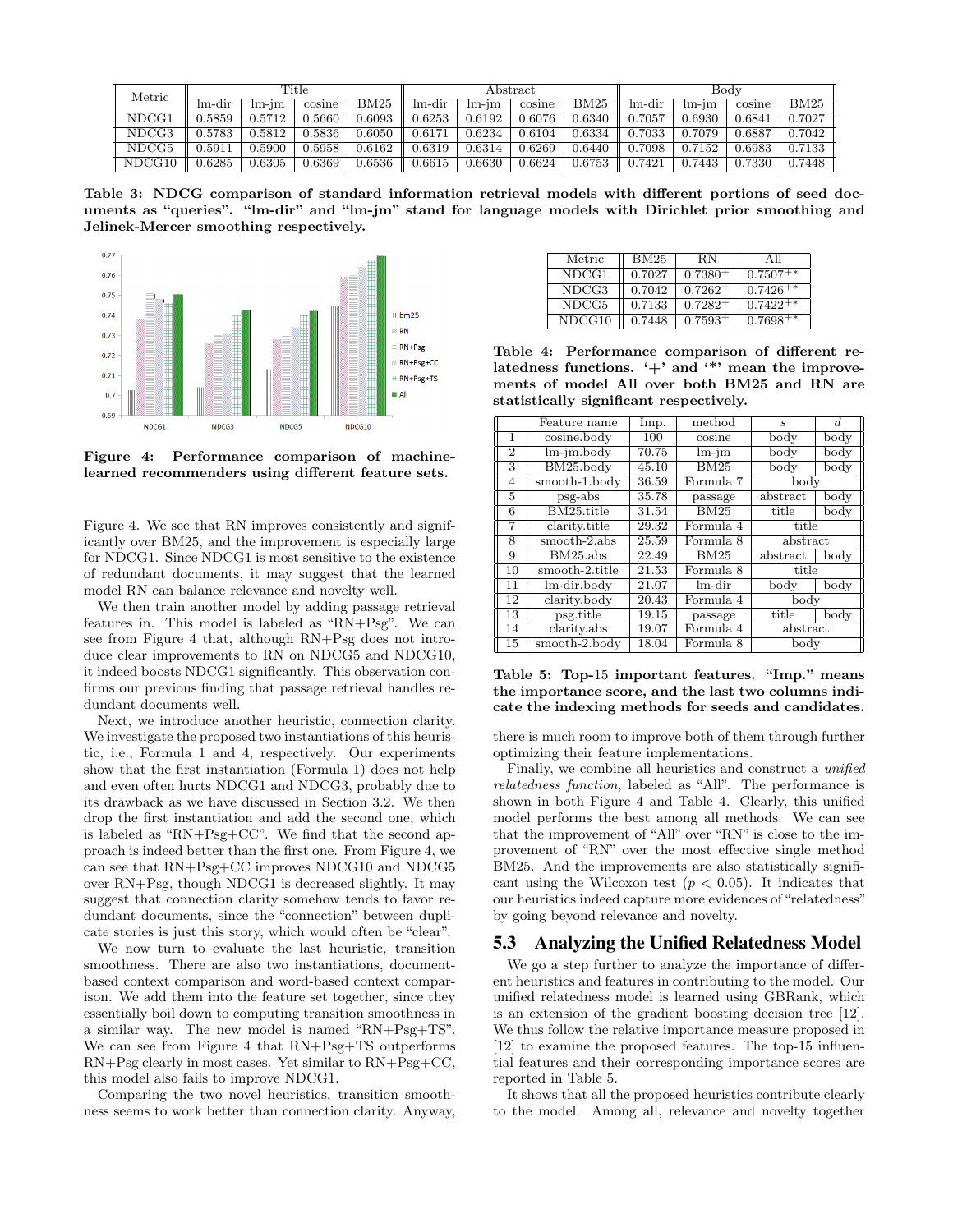

**Figure 5: Sensitivity to the size of training data.**

tend to be most important. It is interesting to see that, though cosine similarity is significantly worse than BM25 as an individual relatedness function, the former turns out to be the most important feature in the unified model. One possible explanation is that cosine similarity is also very effective in redundancy and novelty detection [40]. Language models with Jelinek-Mercer smoothing method (lm-jm) also seems to be more important than BM25, which needs more experiments to further examine the reason. Although not the most important one, BM25 contributes 3 important features, probably due to its excellent performance for modeling relevance. Besides, passage retrieval also shows important.

Moreover, it is very encouraging to see that the proposed two novel heuristics, connection clarity and transition smoothness, contribute 7*/*15 important features together. Regarding connection clarity, it seems that the connection of titles between two articles is more useful, which looks interesting because intuitively users also tend to judge related articles mainly based on titles. For transition smoothness, document-based context comparison (smooth-1, we only implemented one feature based on smooth-1) tends to be better than word-based ones (smooth-2), which suggests that a document may be a more meaningful and appropriate unit for capturing contexts than words. Overall, transition smoothness looks more important than connection clarity, which is consistent with our previous observation of their empirical performance.

Since we use a supervised learning approach, one routine question would be: how much training data is needed to train a reliable model? To examine it, we draw in Figure 5 the NDCG curves w.r.t. the number of training instances for one of the 5 folds, where the total number of training instances is 439. It is interesting to see a general upward trend as we use more training data (zero training data means that only BM25 is used). And we can often learn a reliable relatedness model with more than 200 training instances. However, there seems to be a plateau after the size of training data reaches 300. Yet further experiments and larger test collections are needed to confirm this observation.

As for real application, efficiency is very important. However, there is no serious efficiency concern with our work. First, the number of news articles generated per day is not very large. Secondly, we only need to score and re-rank a few candidate documents for a seed article. Thirdly, feature scores can also be pre-computed, and post-click news recommendation can also be done offline. As the news collection evolves over time, some features of the proposed two novel heuristics, i.e., connection clarity and transition smoothness, may be updated periodically. However, it still does not hurt the efficiency too much; since the life of a news story is usually very short, we only need to update features for a few "active" articles.

# 6. RELATED WORK

Recommendation has been studied extensively in the past. Content-based filtering and collaborative filtering are the two main types of recommendation techniques that have seen most interest [1]. In news domain, recommendation services often rely on user activities such as click patterns to find the most popular news [2], user-news ratings for collaborative news recommendation [25, 17, 10], or user interests for content-based and adaptive news access [4]. All these techniques focus on attracting users' *initial* clicks and visits, but how to engage with users *after* their initial click has not been well explored.

Due to the characteristics of news, such as short life and rich content, content-based recommendation is generally a good choice for post-click news recommendation, at least at the initial stage of a news article when there is lack of related news preference data. However, traditional content-based filtering, e.g., [4], is usually to recommend stories which reflect users' long-term interests well (e.g., a user might generally like sports articles), while our work focuses on recommending news related to users' ad hoc interests implied by the currently clicked news, although the learned relatedness model would also benefit traditional content-based filtering.

There are existing studies that also attempt to recommend news articles or blog posts given a seed article [6, 37, 23]. However, their methods mainly used standard IR models [6, 23] or other similarity-based functions [37] to score candidate news. Prior work has not studied how to characterize relatedness. A recent work [33] focused on connecting two news stories in two different time points through finding a set of coherent stories in the middle. Their objective function is maximizing the coherence of the whole story chain, while we maximize the relatedness of recommended articles to a seed article. And we believe our work of pair-wise relatedness would benefit their tasks, in that, any neighboring nodes in their chain should be related to each other.

The process of post-click news recommendation appears similar to traditional information retrieval [28, 34, 24]. However, as opposed to IR, which mostly finds relevant documents given a query, our relatedness function focuses on a novel notion, "relatedness", which models not only similarity/relevance but also novelty of the candidate story, connection clarity between two articles, and transition smoothness from the seed to the candidate story.

In comparison with traditional IR tasks, novelty detection is highly related to our work. Existing studies in novelty detection, e.g., [8, 40, 38, 3], often aim to locate relevant and novel information through finding a tradeoff between relevance and novelty. Most work boils down to balancing relevance and novelty in an ad-hoc way, such as the two-state novelty detection approach proposed in [40]. The notion of "relatedness" studied in our work, however, depends on multiple signals beyond just relevance and novelty. Thus, it is difficult to tune their tradeoff and adjust their interactions using similar methods. We thus define a set of signals and features which can capture multiple aspects of relatedness and use a learning approach to leverage all these features to model relatedness and rank candidate articles.